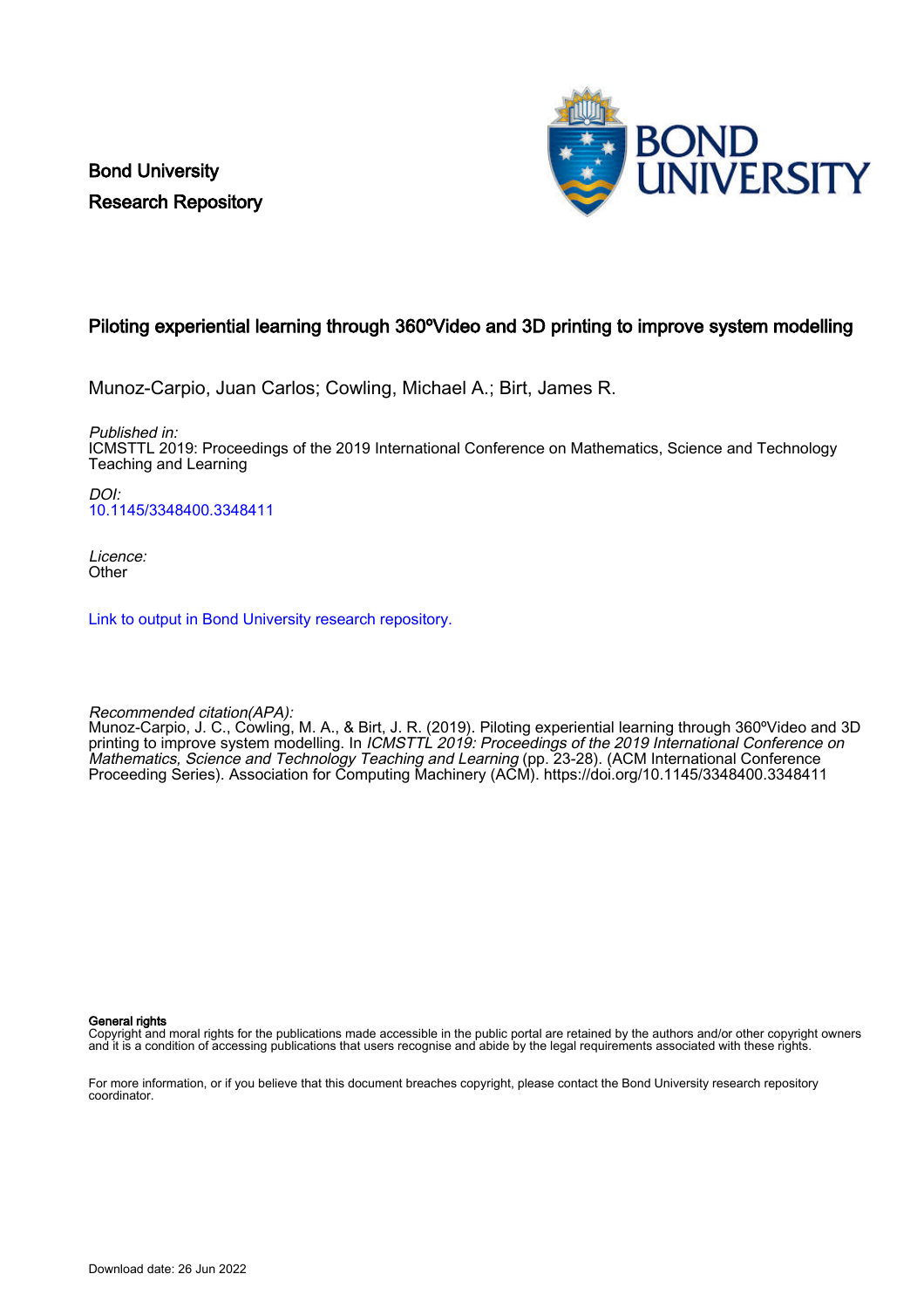## **Piloting experiential learning through 360<sup>0</sup> video and 3d printing to improve system modelling**

Juan Carlos Muñoz-Carpio School of Engineering & Technology School of Engineering & Technology **CQUniversity** 160 Ann street Brisbane QLD AUSTRALIA +61 7 32951196 j.munoz@cqu.edu.au

Michael Cowling **CQUniversity** 160 Ann street Brisbane QLD AUSTRALIA +61 7 32951196 m.cowling@cqu.edu.au

James Birt Faculty of Society & Design Bond University Gold Coast *QLD AUSTRALIA* +61 7 5595 2697 jbirt@bond.edu.au

## **ABSTRACT**

This research investigates the impact of experiential learning methods in teaching system modelling in higher education ICT classroom. We hypothesize that the integration of visualization and gamification by incorporating 3d printed objects and a virtual video 3600 case scenario can improve learning motivation, engagement and enhance learning outcomes.

The data was gathered through a usability test using a Likert scale from students (n=24) of two conditions (control group n=12 and experimental group n=12) using a design-based research methodology. Significant results were found for 11 of the 14 usability questions asked of the participants during the study. Preliminary results show that the experiential learning activities promote engagement and motivation and have a positive effect on learning. Using 3d printed objects provides an added layer of facilitated interaction for individuals and between learners on the usability measures of manipulability, memorability, navigability and communication. However, measures of creativity, visibility and efficiency were not significant due to the delivery and novelty of the approach. Based on the positive results of the usability test further work is required to refine the intervention. This includes unpacking the effects of visualization and gamification on motivation, engagement and learning in system modelling.

## **CCS Concepts**

**• Computer Systems • Information Systems • Computing Methodologies**

## **Keywords**

experiential learning, system modelling, ICT education, designbased research, 3d printing, 360 video

## **1. INTRODUCTION**

The use of unified modelling language (UML) allows designers to describe various components of the system. However, it does not describe a process for capturing requirements [10]. When using UML, learners are challenged to conceptualize a problem domain or narrative for better modelling decisions [27]. Some of the difficulties of understanding the system itself can lead to disconnection and therefore learning disengagement [11].

Traditional learning approaches in system modelling have been challenged with regards to students' understanding including learning performance and mastering of modelling techniques. The use of multimodal learning environments can be used in ICT system analysis & design to enhance critical thinking, improve problem-solving activities, support system thinking and promote learning [2].

Important progress has been seen in the use of multimodal visual representations such as 3d printed objects and 360 video as they apply to education and training [1]. These characteristics in conjunction with other methods such as incorporating game-based learning in the classroom can offer enhanced feedback to facilitate understanding compared to the traditional didactic or written approaches [5].

The use of interactive visualization through multi-dimensional graphics and simulation could provide an opportunity to present key learning content for students using multiple representations [6; 18]. Multiple representations support a variety of learning activities and can provide unique benefits when students are learning new concepts or complex ideas [1].

3D printing has been utilised to support learning in a range of educational and training contexts. The human sense of touch is a dynamic, informative, and convenient perceptual system to connect and construct meaningful understanding [17]. The efforts to use image-based 3D printing tools to create models and molds have been used for medical learning environments, additive manufacturing design and manufacturing processes [3].

The use of 3D printing haptic tools has the potential to produce informative representations and can be used for science, technology, engineering, and math (STEM) topics [19]. Interactive and handson learning environments are considered as promising strategies for providing instructional content that allows the learner to engage actively in the learning process [15].

Another emerging approach, gamification, is described as the incorporation of game technology and game design methods with the purpose of solving problems and engaging users [8]. Gamification is the incorporation of game elements and game mechanics into a non-game context [16]. The role of gamification is to evoke psychological experiences that match a game environment by applying the mechanics of gamification in educational settings [12; 14].

According to [10] gamification's main goal is to raise the motivation of users by incorporating game-like techniques such as scoreboards, situational scenarios and adapted feedback [25]. In addition, [22] refers to the ongoing feedback provided to participants in games such as Tetris. There is visual (pieces), quantitative (score), and qualitative (levels) feedback provided during the game; yet traditionally it is challenge for educators to recognize the importance of feedback, and when and how to provide it on student work [22].

Taking 3D printing into the area of instructional design programs will also benefit students [21]. According to Howard and Vance (2007) [16] a combination of haptics and physically based modelling significantly improved learning motivation and provided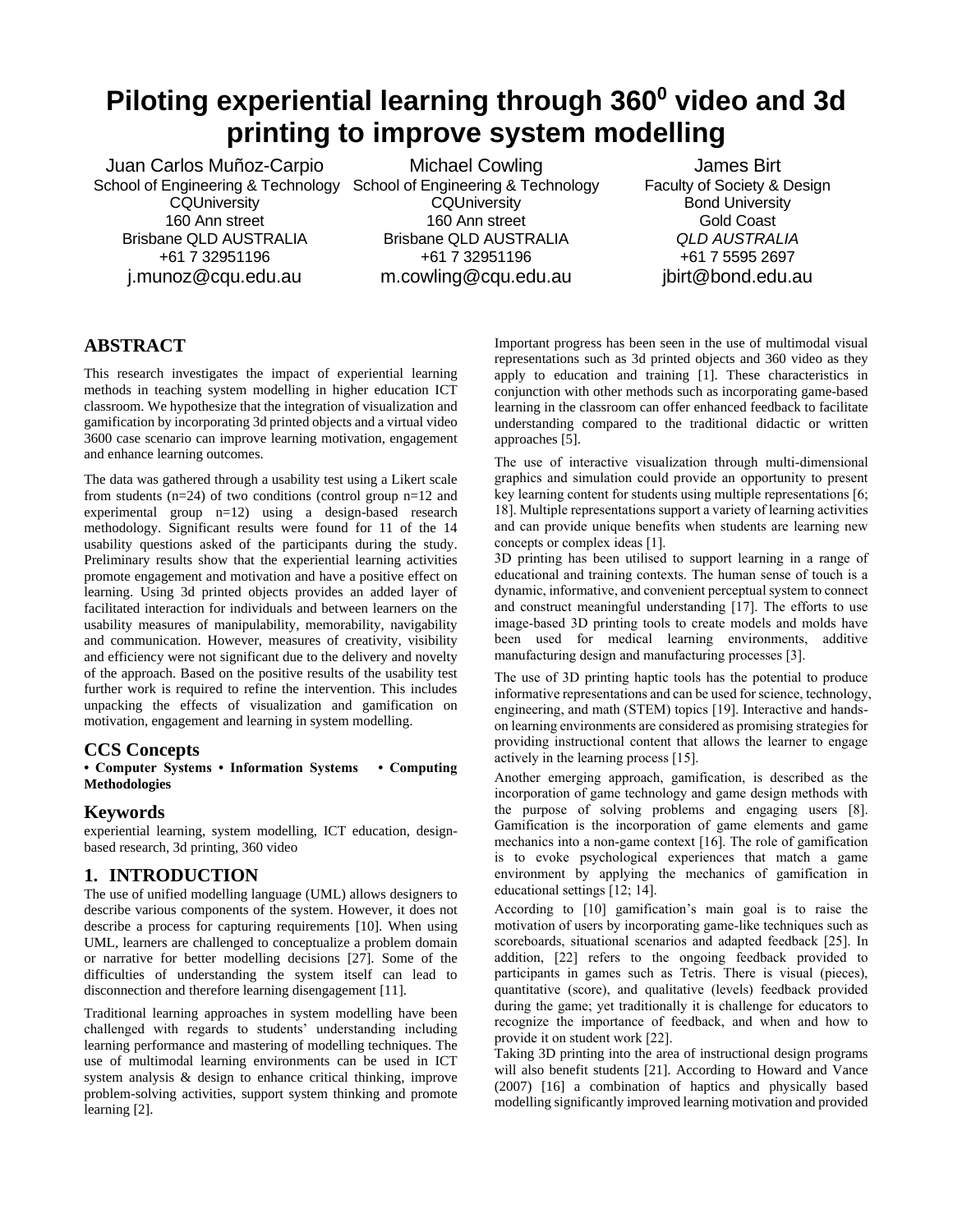a more realistic virtual assembly experience. In addition, visualization and gamification facilitate methods of interacting with information [5,7] and have positive effects and benefits in the classroom [18]. Many students face difficulties in conceptualizing, which leads to difficulties scaffolding and understanding theoretical models particularly around the complexities of system design thinking [24]. As a result, educators are challenged to find new avenues of representing abstract system thinking into more concrete design thinking that opens more opportunities for clearer conceptualization of systems, interaction and design experiences [2, 25].

Understanding the problems of system abstractions can improve students' understanding of modelling. Visualization combined with game elements shows potential to assist students with system modelling. We hypothesize that the integration of visualization and gamification by incorporating 3D printed objects can improve learning motivation, engagement and enhance learning outcomes. The developing modelling skills in system analysis and design accounts for conceptualizing and translating ideas into models.

This study contributes to the current body of literature on learning the challenges, skills needed and immersion using experiential multimodal methods and how they can scaffold learning in new ways, so learners are motivated in the learning experience. An essential question that arises from this study is how visualization using 3D printed components and 360 video can be used as a method to assist students with their comprehension of systems and reduce the problem complexity by using visual representations of the system and its abstractions. In the usability testing, we investigated the relationship among these variables, and the extent to which they enhance learning. The proposed method is designed to enhance students' knowledge and skills in system modelling as well as to provide informative representations for cognition.

#### **2. RESEARCH METHODOLOGY**

The aim of this research is to investigate the learning performance and engagement of students using visualization and 3D printed objects in a game-like context when learning ICT system modelling. This section presents a research methodology that describes the actions taken to define problems encountered when modelling ICT systems through UML and provides a theoretical foundation to answer the research questions.

This work will adopt the 4C method (see Figure1) for testing as proposed in [24]. This framework proposes a sequence of activities developed to facilitate understanding of the requirements, solutions and incremental modelling development. This method will guide students with solution support to build a model by using four steps (Conceptualization, Connection, Construction and Consolidation). This 4C method loops through specific steps and a series of iterative implementation of experiments to test learners' modelling improvements. In this research, the 4C framework informs an underlying design-based research (DBR) methodology as proposed by [25].



**Fig. 1. The '4C' Framework**

Due to the flexibility and adaptability of DBR, it has been used across a range of educational environments including conducting research in the classroom [26] and designing instructional learning environments in information systems [15]. DBR offers a cyclical loop that simultaneously addresses and reflects on the analysis of the problems and its practicality [2] (see Figure 2).



**Figure 2. Design Based Research Cycle (2008, p.34) [2]** 

There are currently proposed three loops for the experimental implementations of the larger study and each loop involves the use of the DBR in an ongoing manner. However, for this study only the implementation for Loop 1 will be examined as a base for tool evaluation and effectiveness of the modelling solution.

The implementation of Loop 1 included the use of visualization where students interacted, discovered and immersed in the visual case scenario. This incorporated a set of 3D models that represented users, activities and connections. This activity assisted students in a gamified learning context and can be used to reinforce engagement based on students' actions. Participants in the study are recruited from an Australian university enrolled in a systems analysis unit from and ICT program. Ethics clearance has been granted for this study before running the experiment.

A sampling of  $(n = 24)$  ICT first-year student participants were randomly assigned to one of the two experimental conditions across two tutorials. Twelve participants were assigned to the control group condition (CG), while twelve were assigned to the experimental group condition (EG). All participants (students) received a short lecture power point slide highlighting the 4C framework that provided an overview of the process of constructing their model (see Figure 3). Students had a base line competency in using UML before starting the experiment.

#### **4C Framework**



**Figure 3. 4C framework steps**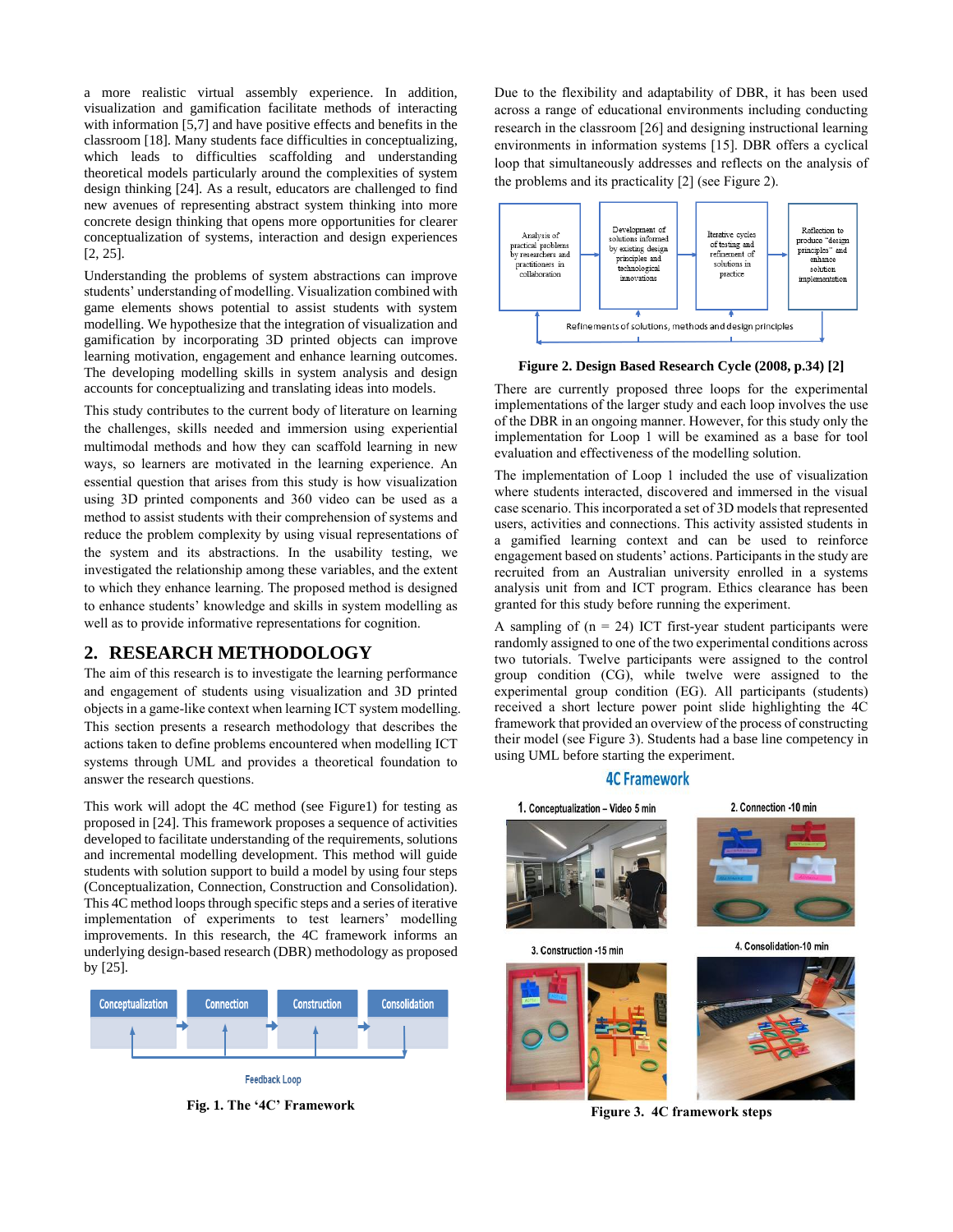Students were then divided into two groups and participated in the intervention which was followed by a usability test outlined in Table  $1$  – and validated in [4].

#### **Table 1. Usability Assessment Survey**

| [Likert Scale 1 no relevant – 5 very relevant - use 0 for N/A]                        |          |   |                |              |   |   |
|---------------------------------------------------------------------------------------|----------|---|----------------|--------------|---|---|
| 1. Accessibility: Visualization is readily accessible                                 | $\Omega$ | 1 | $\overline{2}$ | 3            | 4 | 5 |
| 2. Learnability: Visualization is easy to learn                                       | $\Omega$ | 1 | $\mathfrak{D}$ | $\mathbf{3}$ | 4 | 5 |
| 3. Efficiency: Visualization is efficient to use                                      | $\Omega$ | 1 | $\mathfrak{D}$ | 3            | 4 | 5 |
| 4. Satisfaction: Visualization provides satisfaction<br>(confidence) of the design    | $\Omega$ | 1 | $\mathfrak{D}$ | 3            | 4 | 5 |
| 5. Memorability: Visualization is "sticky" and<br>memorable to support the design     | $\Omega$ | 1 | 2              | 3            | 4 | 5 |
| <b>6. Error Free:</b> Visualization is free from visual and<br>design errors          | $\Omega$ | 1 | 2              | 3            | 4 | 5 |
| 7. Manipulability: Visualization can be manipulated<br>- e.g. rotation, time, amplify | $\Omega$ | 1 | $\mathfrak{D}$ | 3            | 4 | 5 |
| 8. Navigability: Visualization allows the user to<br>change their viewpoint           | $\Omega$ | 1 | $\mathfrak{D}$ | 3            | 4 | 5 |
| 9. Visibility: Visualization provides clear detail to<br>interpret the design         | $\Omega$ | 1 | 2              | 3            | 4 | 5 |
| 10. Real world: Visualization provides a match to<br>the real world                   | $\Omega$ | 1 | $\mathfrak{D}$ | 3            | 4 | 5 |
| 11. Communication: Visualization aids stakeholder<br>design communication             | $\Omega$ | 1 | 2              | 3            | 4 | 5 |
| 12. Creativity: Visualization allows the user to be<br>creative with the design       | $\Omega$ | 1 | 2              | 3            | 4 | 5 |
| 13. Engaging: Visualization is meaningful                                             | $\Omega$ | 1 | 2              | 3            | 4 | 5 |
| 14: Motivating: Visualization provides acceptance<br>of the design                    | $\Omega$ | 1 | 2              | 3            | 4 | 5 |
| <b>Additional Comments</b>                                                            |          |   |                |              |   |   |

The traditional method control group received a narrative of the case study describing the library booking system and where students had to read the narrative before they identify all the actors using the library system. They then defined the requirements and meaningful connections by drawing use cases onto a piece of paper (see Figure 4).



**Figure 4. Written narrative and use case representation**

SAMPLE: Permission to make digital or hard copies of all or part of this work for personal or classroom use is granted without fee provided that copies are not made or distributed for profit or commercial advantage and that copies bear this notice and the full citation on the first page. To copy otherwise, or republish, to post on servers or to redistribute to lists, requires prior specific permission and/or a fee.

*Conference'10*, Month 1–2, 2010, City, State, Country. Copyright 2010 ACM 1-58113-000-0/00/0010 …\$15.00. DOI: http://dx.doi.org/10.1145/12345.67890

The experimental group watched a 360<sup>0</sup>-video presenting a virtual case study presenting a library booking system where they were able to explore, extract and classify information (see Figure 5) to represent a use case model using 3d components (see Figure 6).



**Figure 5. Virtual case study**



**Figure 6. Use case model representation**

Following this, in groups of three, students identified the number of actors and entities involved using 3D physical representation of UML symbols to help them to connect their findings. The experiment focused on syntax learning and system modeling analysis, comprehension of system modelling.

For this purpose, the use of 3D tools posed as syntax symbol representations (see Figure 2). Once students selected and classified the relevant actors and activities they presented and progressively described their findings in class. The inclusion of an interactive video to present the case study supported by 3d printed tools are both visual aids to assist students through the different phases of the 4C framework. The video allows students to conceptualize in the first phase by reducing cognitive processing through immersion compared to traditional reading. Whereas the 3d printed tools allow the recognition of the syntax to be used to classify actors and make connections (second phase), construct activities (third phase) and consolidate the previous steps (fourth phase).

#### **3. RESULTS**

The administered usability survey is presented in Table 1, in which each measure was ranked on a Likert Scale of 0 to 5, where 1 is not relevant and 5 is very relevant. Results of the usability test were analyzed using SPSS. Table 2 presents the paired statistics of the usability test. Table 3 presents the results of the usability test. A paired sample t-test was conducted to determine if a statistically significant difference existed between usability questions from a control group (CG) and experimental group (EG).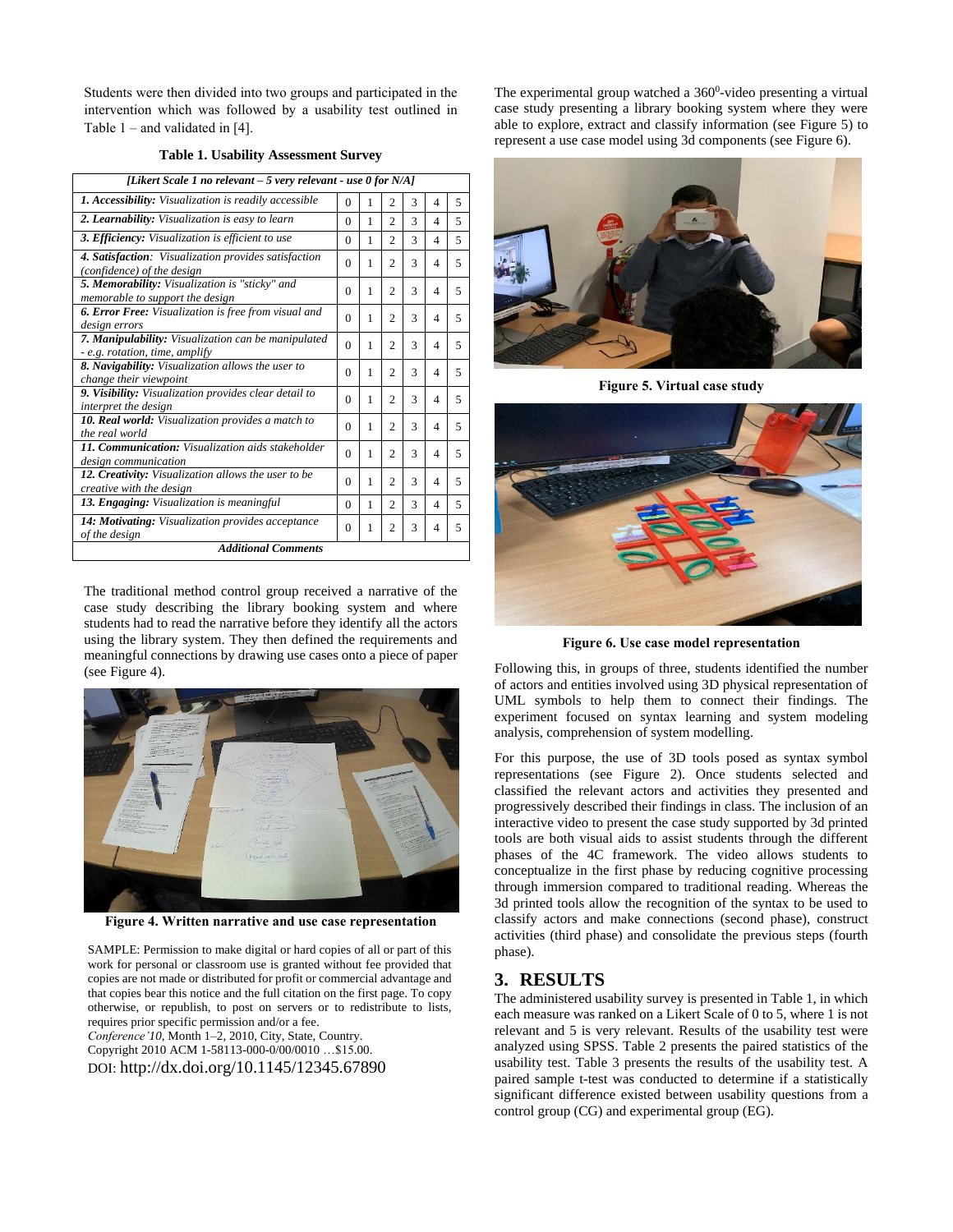There was a significant difference in the scores between CG and EG conditions for the measured usability test including *motivating*, CG (M=3.38, SD=1.313), EG (M=4.46, SD=0.658) t(23)=3.680, p =0.001; *engagement*, CG (M=3.38, SD=1.398), EG (M=4.46, SD=0.779) t(23)=2.229, p =0.036 and *learnability* CG (M=3.54, SD=1.382), EG (M=4.42, SD=0.83)  $t(23)=2.235$ , p =0.035). Significant results and non-significant results for the usability measures can be found in table 3. The preliminary results of the usability test as hypothesized show that the intervention has a positive effect on motivation, engagement and learning.

**Table 2: Paired Samples Statistics CG vs EG of the usability test**

| <b>Assessment</b><br><b>Measure</b>                  | Mean                    | N  | Std.<br><b>Deviation</b> | Std. Error<br>Mean |
|------------------------------------------------------|-------------------------|----|--------------------------|--------------------|
| <b>Accessibility EG</b><br><b>Accessibility CG</b>   | 4.25                    | 24 | 0.737                    | 0.15               |
|                                                      | 3.46                    | 24 | 1.179                    | 0.241              |
| <b>Learnability EG</b><br><b>Learnability CG</b>     | 4.42                    | 24 | 0.83                     | 0.169              |
|                                                      | 3.54                    | 24 | 1.382                    | 0.282              |
| <b>Efficiency EG</b><br><b>Efficiency CG</b>         | 4.29                    | 24 | 0.69                     | 0.141              |
|                                                      | $\overline{3.63}$       | 24 | 1.245                    | 0.254              |
| <b>Satisfaction EG</b><br><b>Satisfaction CG</b>     | 4.25                    | 24 | 0.676                    | 0.138              |
|                                                      | 3.63                    | 24 | 1.209                    | 0.247              |
| <b>Memorability EG</b><br><b>Memorability CG</b>     | $\overline{4}$          | 24 | 0.722                    | 0.147              |
|                                                      | 3.29                    | 24 | 1.16                     | 0.237              |
| <b>Error Free EG</b>                                 | $\overline{4}$          | 24 | 0.78                     | 0.159              |
| <b>Error Free CG</b>                                 | 2.63                    | 24 | 1.313                    | 0.268              |
| <b>Manipulability EG</b><br><b>Manipulability CG</b> | $\overline{\mathbf{4}}$ | 24 | 0.978                    | 0.2                |
|                                                      | 3.21                    | 24 | 1.179                    | 0.241              |
| <b>Navigability EG</b><br><b>Navigability CG</b>     | 4.21                    | 24 | 0.779                    | 0.159              |
|                                                      | 3.54                    | 24 | 1.215                    | 0.248              |
| <b>Visibility EG</b><br><b>Visibility CG</b>         | 4.17                    | 24 | 0.761                    | 0.155              |
|                                                      | 3.58                    | 24 | 1.06                     | 0.216              |
| <b>Real world EG</b><br><b>Real world CG</b>         | 4.25                    | 24 | 0.676                    | 0.138              |
|                                                      | 3.46                    | 24 | 1.318                    | 0.269              |
| <b>Communication EG</b><br><b>Communication CG</b>   | 4.21                    | 24 | 0.658                    | 0.134              |
|                                                      | 3.58                    | 24 | 1.139                    | 0.232              |
| <b>Creativity EG</b><br><b>Creativity CG</b>         | 4.29                    | 24 | 0.69                     | 0.141              |
|                                                      | 3.75                    | 24 | 1.225                    | 0.25               |
| <b>Engagement EG</b><br><b>Engagement CG</b>         | 4.46                    | 24 | 0.779                    | 0.159              |
|                                                      | 3.71                    | 24 | 1.398                    | 0.285              |
| <b>Motivating EG</b><br><b>Motivating CG</b>         | 4.46                    | 24 | 0.658                    | 0.134              |
|                                                      | 3.38                    | 24 | 1.313                    | 0.268              |

**Table 3. Paired sample t-test: Control vs Experimental Group, and p values for significant (s) and not significant (ns) differences.**

| Assessment<br><b>Measure</b> | Mean  | Std.<br>Devia<br>tion | Std.<br>Error<br>Mean |       | p-value | signifi<br>cance |
|------------------------------|-------|-----------------------|-----------------------|-------|---------|------------------|
| <b>Accessibility</b>         | 0.792 | 1.587                 | 0.324                 | 2.443 | 0.023   | s                |
| Learnability                 | 0.875 | 1.918                 | 0.392                 | 2.235 | 0.035   | S                |
| <b>Efficiency</b>            | 0.667 | 1.606                 | 0.328                 | 2.033 | 0.054   | ns               |

| <b>Satisfaction</b>   | 0.625 | 1.439 | 0.294 | 2.128 | 0.044    | $\overline{\mathbf{s}}$ |
|-----------------------|-------|-------|-------|-------|----------|-------------------------|
| <b>Memorability</b>   | 0.708 | 1.398 | 0.285 | 2.482 | 0.021    | s                       |
| <b>Error Free</b>     | 1.375 | 1.583 | 0.323 | 4.256 | $\Omega$ | $\overline{\mathbf{s}}$ |
| <b>Manipulability</b> | 0.792 | 1.587 | 0.324 | 2.443 | 0.023    | $\overline{\mathbf{s}}$ |
| <b>Navigability</b>   | 0.667 | 1.551 | 0.317 | 2.106 | 0.046    | $\overline{\mathbf{s}}$ |
| <b>Visibility</b>     | 0.583 | 1.442 | 0.294 | 1.982 | 0.06     | ns                      |
| <b>Real world</b>     | 0.792 | 1.769 | 0.361 | 2.193 | 0.039    | S                       |
| Communicatio<br>n     | 0.625 | 1.439 | 0.294 | 2.128 | 0.044    | $\overline{\mathbf{s}}$ |
| Creativity            | 0.542 | 1.56  | 0.318 | 1.701 | 0.102    | ns                      |
| <b>Engagement</b>     | 0.75  | 1.648 | 0.336 | 2.229 | 0.036    | $\overline{\mathbf{s}}$ |
| <b>Motivating</b>     | 1.083 | 1.442 | 0.294 | 3.680 | 0.001    | s                       |

## **4. DISCUSIONS**

We investigated the impact of presenting a case study using a  $360^0$ video, supported by using physical objects such as 3d printed tools embedded in a gamified way to assemble a system model. A paired t-test was run to determine whether there were statistically significant usability aspects and what are the most important pedagogical advantages of using visual enabled multimodal learning for system modelling, specifically focused on learning use case modelling.

Table 2 presents the results of descriptive statistics for the two conditions of the usability measure for the control group and experimental group. The mean of *learnability* measure in the EG is higher compared to the CG, 4.42 and 3.54 respectively. The mean of *engagement* in the EG is 4.46 compared to 3.71 in the CG. The mean of *motivation* measure is 4.46 in the EG and 3.38 in the CG. These above-mentioned results suggest that multimodal information does have an effect when learning. As presented in the results, standard deviation for the learnability, engagement and motivation measures in experimental conditions shows lower deviation results compared to the control condition.

Table 3 presents the results of the paired samples t-test of the usability measures. As hypothesized, there was a significant difference in the *p*-value for *learnability* (0.035), *engagement* (0.036) and *motivation* (0.001). These results show statistically significant on the <0.050 alpha. Usability results were also significant for the intervention on accessibility, satisfaction, memorability, error-free, manipulability, navigability, real world and communication. The nature of the 3D tools can help students with the manipulability, memorability, navigability and communication as it provides an added layer of facilitated interaction for individuals and between students. Positive results on the accessibility and real-world measures can be associated to the visual 360<sup>0</sup> interaction and consequently students' satisfaction, engagement and motivation provides a foundation for learnability.

In terms of *efficiency*, *visibility* and *creativity* scores, the *p*-value results indicate that for these measures there is no significant difference between working in a gamified activity or using a traditional learning activity. Lack of efficiency may be due to the piloting nature of this initial loop 1 intervention. Similarly, lack of creativity can be associated with the novelty of this type of intervention. A non-significant result for visibility can be assigned to the lack of a clearer visual introduction and background of the case study.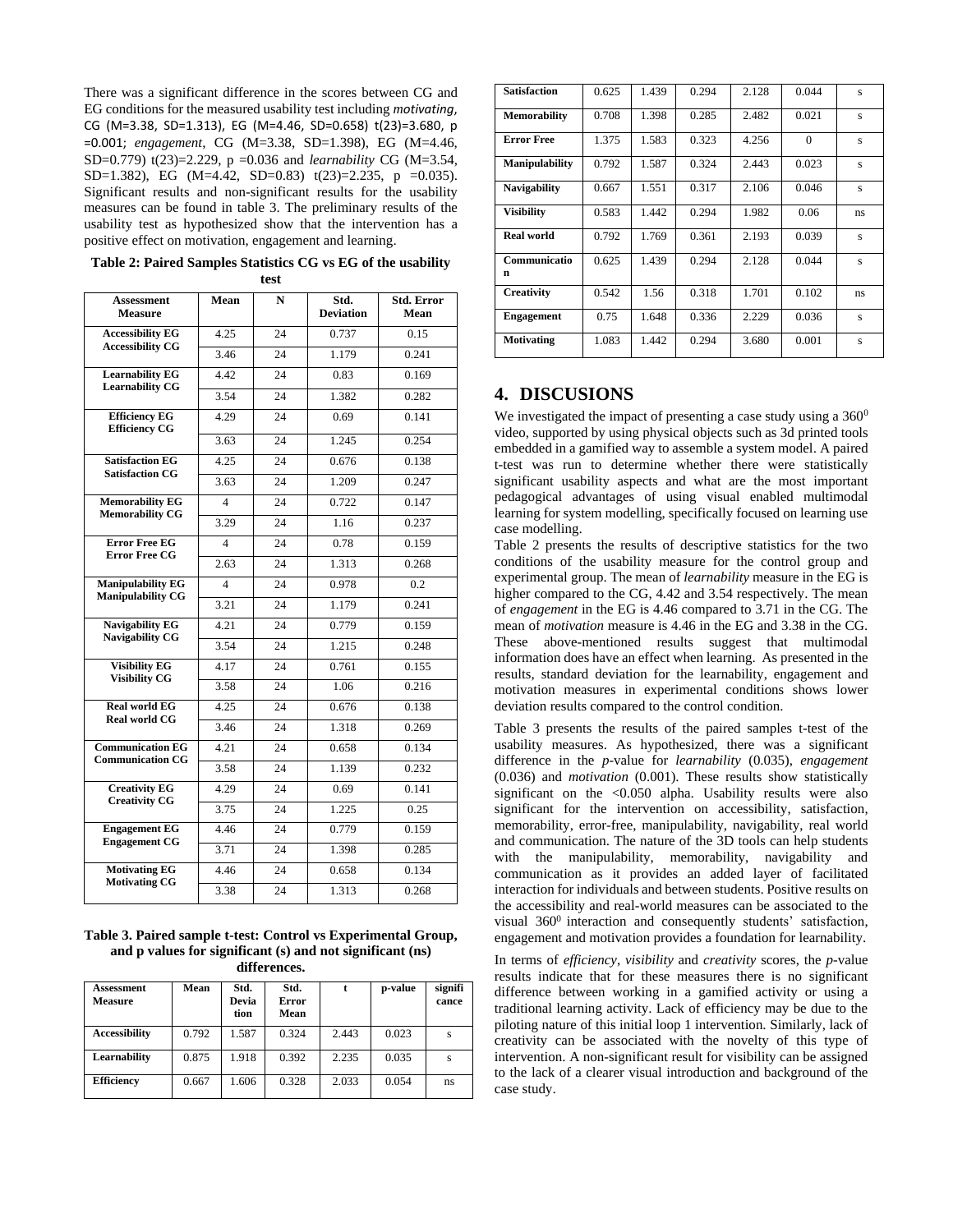### **5. CONCLUSIONS**

The use of multimodal learning environments and gamification can be used in ICT system analysis & design to enhance motivation and engagement and learning. These characteristics in conjunction with incorporating 3d printed modelling components can facilitate understanding compared to traditional approaches to teaching modelling. These enhanced interactive activities can effectively increase level of engagement and motivation and have a positive association on learning. Also, the use of 3d printed components can help students to manipulate, navigate/modify and communicate their models

#### **6. ACKNOWLEDGMENTS**

This research was supported by Central Queensland University in collaboration with Bond University Australia

#### **7. REFERENCES**

- [1] Ainsworth, S., 2006. DeFT: A conceptual framework for considering learning with multiple representations. *Learning and instruction 16*, 3, 183-198.
- [2] Amiel, T. and Reeves, T.C., 2008. Design-based research and educational technology: Rethinking technology and the research agenda. *Journal of Educational Technology & Society 11*, 4, 29.
- [3] Banks, J., 2013. Adding value in additive manufacturing: researchers in the United Kingdom and Europe look to 3D printing for customization. *IEEE pulse 4*, 6, 22-26.
- [4] Birt, J. and Cowling, M.J., 2018. Assessing mobile mixed reality affordances as a comparative visualization pedagogy for design communication 26, 10.25304/rlt. v25326. 22128.
- [5] Callaghan, M.J., Mccusker, K., Losada, J.L., Harkin, J., and Wilson, S., 2013. Using game-based learning in virtual worlds to teach electronic and electrical engineering. *IEEE Transactions on Industrial Informatics 9*, 1, 575-584.
- [6] Chen, M., Ebert, D., Hagen, H., Laramee, R.S., Van Liere, R., Ma, K.-L., Ribarsky, W., Scheuermann, G., and Silver, D., 2009. Data, information, and knowledge in visualization. *IEEE Computer Graphics and Applications 29*, 1.
- [7] Crapo, A.W., Waisel, L.B., Wallace, W.A., and Willemain, T.R., 2000. Visualization and the process of modeling: a cognitive-theoretic view. In *Proceedings of the sixth ACM SIGKDD international conference on Knowledge discovery and data mining* ACM, 218-226.
- [8] Deterding, S., Dixon, D., Khaled, R., and Nacke, L., 2011. From game design elements to gamefulness: defining gamification. In *Proceedings of the 15th international academic MindTrek conference: Envisioning future media environments* ACM, 9-15.
- [9] Dugger Jr, W.E., 2009. Standards for technological literacy: Content for the study of technology. *Essential Topics for Technology Educators 1001*, 102.
- [10] Elkoutbi, M., Khriss, I., and Keller, R.K., 2006. Automated prototyping of user interfaces based on UML scenarios. *Automated Software Engineering 13*, 1, 5-40.
- [11] Fayoumi, A. and Loucopoulos, P., 2016. Conceptual modeling for the design of intelligent and emergent information systems. *Expert Systems with Applications 59*, 174-194.
- [12] Hamari, J., Koivisto, J., and Sarsa, H., 2014. Does gamification work?--a literature review of empirical studies on gamification. In *2014 47th Hawaii international conference on system sciences (HICSS)* IEEE, 3025-3034.
- [13] Hamari, J., Shernoff, D.J., Rowe, E., Coller, B., Asbell-Clarke, J., and Edwards, T.J.C.I.H.B., 2016. Challenging games help students learn: An empirical study on engagement, flow and immersion in game-based learning 54, 170-179.
- [14] Hanus, M.D. and Fox, J., 2015. Assessing the effects of gamification in the classroom: A longitudinal study on intrinsic motivation, social comparison, satisfaction, effort, and academic performance. *Computers & Education 80*, 152- 161.
- [15] Hevner, A. and Chatterjee, S., 2010. *Design research in information systems: theory and practice*. Springer Science & Business Media.
- [16] Howard, B.M. and Vance, J.M., 2007. Desktop haptic virtual assembly using physically based modelling. *Virtual Reality 11*, 4, 207-215.
- [17] Jones, M.G., Minogue, J., Tretter, T.R., Negishi, A., and Taylor, R., 2006. Haptic augmentation of science instruction: Does touch matter? *Science Education 90*, 1, 111-123.
- [18] Kapp, K.M., 2012. *The gamification of learning and instruction: game-based methods and strategies for training and education*. John Wiley & Sons.
- [19] Lederman, S.J., Klatzky, R.L., Morgan, T., and Hamilton, C., 2002. Integrating multimodal information about surface texture via a probe: relative contributions of haptic and touchproduced sound sources. In *Haptic Interfaces for Virtual Environment and Teleoperator Systems, 2002. HAPTICS 2002. Proceedings. 10th Symposium on* IEEE, 97-104.
- [20] Martin, S., Diaz, G., Sancristobal, E., Gil, R., Castro, M., and Peire, J., 2011. New technology trends in education: Seven years of forecasts and convergence. *Computers & Education 57*, 3, 1893-1906.
- [21] Martinez, M.O., Morimoto, T.K., Taylor, A.T., Barron, A.C., Pultorak, J.A., Wang, J., Calasanz-Kaiser, A., Davis, R.L., Blikstein, P., and Okamura, A.M., 2016. 3-D printed haptic devices for educational applications. In *Haptics Symposium (HAPTICS), 2016 IEEE* IEEE, 126-133.
- [22] Mcgonical, J., 2011. Reality is broken. *Why Games Make Us Better and How They Can Change the World, Vintage Digital, London*.
- [23] Minogue, J., Jones, M.G., Broadwell, B., and Oppewall, T., 2006. The impact of haptic augmentation on middle school students' conceptions of the animal cell. *Virtual Reality 10*, 3-4, 293-305.
- [24] Muñoz, J.C., Cowling, M.A., and Birt, J., 2016. Using gamification and mixed reality visualization to improve conceptual understanding in ICT system analysis and design.
- [25] Muñoz-Carpio, J.C., Cowling, M., and Birt, J., 2018. Framework to Enhance Teaching and Learning in System Analysis and Unified Modelling Language. In 2018 IEEE International Conference on Teaching, Assessment, and Learning for Engineering (TALE) IEEE, 91-98.
- [26] Muntean, C.I., 2011. Raising engagement in e-learning through gamification. In *Proc. 6th International Conference on Virtual Learning ICVL* sn.
- [27] Reimann, P., 2011. Design-based research. In Methodological choice and design Springer, 37-50.
- [28] Sedrakyan, G., Snoeck, M., And Poelmans, S., 2014. Assessing the effectiveness of feedback enabled simulation in teaching conceptual modeling. Computers & Education 78, 367-382.